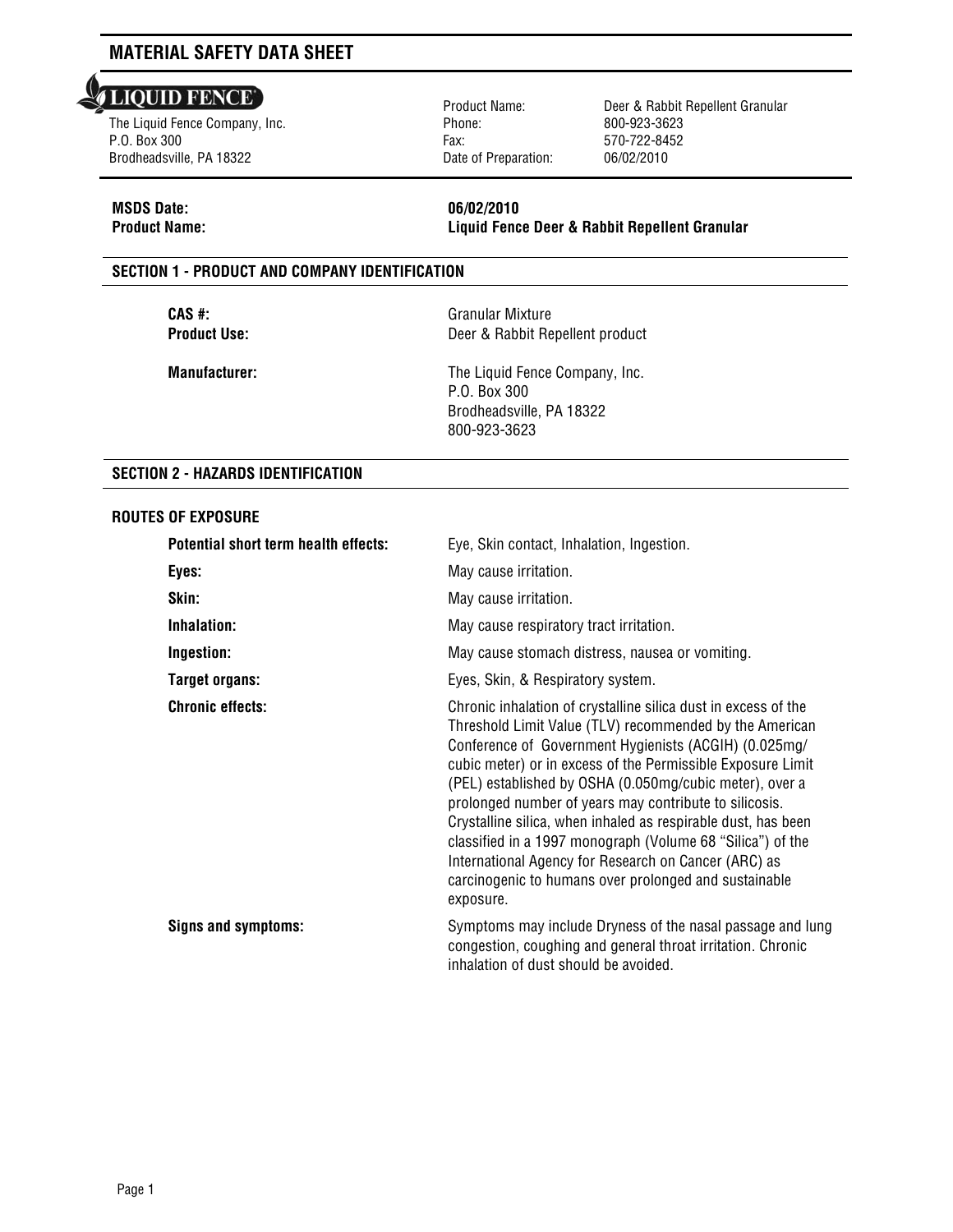**LIQUID FENCE** 

l The Liquid Fence Company, Inc. P.O. Box 300 Brodheadsville, PA 18322

Product Name: Phone: Fax: Date of Preparation: Deer & Rabbit Repellent Granular 800-923-3623 570-722-8452 06/02/2010

### **SECTION 3 - COMPOSITION / INFORMATION ON INGREDIENTS**

**Composition comments:** This product is considered not hazardous under 29 CFR 1910.1200 (Hazard Communication).

### **Contains the following ingredients which comply with the FIFRA 25(b) minimum risk active ingredients or List 4A inert ingredients:**

Calcined Diatomaceous Earth containing less than 1% crystalline silica (CAS# 61790-53-2)

| <b>COMPONENT</b>           | CAS#           |
|----------------------------|----------------|
| PUTRESCENT EGG SOLIDS      | 9006-50-2      |
| <b>GARLIC POWDER</b>       | 8000-78-0      |
| SODIUM LAURYL SULFATE      | $151 - 21 - 3$ |
| <b>XANTHAN GUM</b>         | 11138-66-2     |
| POTASSIUM SORBATE          | 590-00-1       |
| WATFR                      | 7732-18-5      |
| DIATOMACEOUS EARTH/ SILICA | 61790-53-2     |

#### **SECTION 4 - FIRST AID MEASURES**

#### **FIRST AID PROCEDURES**

| Eye contact                | Flush with cool water. Remove contact lenses, if applicable, and<br>continue flushing. Obtain medical attention if irritation persists.                                                                                           |
|----------------------------|-----------------------------------------------------------------------------------------------------------------------------------------------------------------------------------------------------------------------------------|
| <b>Skin contact:</b>       | Flush with cool water. Wash with soap and water.<br>Obtain medical attention if irritation persists.                                                                                                                              |
| Inhalation:                | If symptoms develop move victim to fresh air. Blow nose to<br>evacuate dust, If symptoms persist, obtain medical attention.                                                                                                       |
| Ingestion:                 | Do not induce vomiting. Never give anything by mouth if victim<br>is unconscious, or is convulsing. Obtain medical attention. If<br>vomiting occurs naturally, have victim lean forward to reduce<br>risk of aspiration.          |
| <b>Notes to physician:</b> | Symptoms may be delayed.                                                                                                                                                                                                          |
| <b>General advice:</b>     | If you feel unwell, seek medical advice (show the label where<br>possible). Ensure that medical personnel are aware of the<br>material(s) involved, and take precautions to protect<br>themselves. Keep out of reach of children. |

#### **SECTION 5 - FIRE FIGHTING MEASURES**

| <b>Flammable properties:</b>    | Not flammable by OSHA criteria. |
|---------------------------------|---------------------------------|
| SUITABLE EXTINGUISHING MEDIA    |                                 |
| <b>Extinguishing media:</b>     | Treat for surrounding material. |
| Unsuitable extinguishing media: | Not available                   |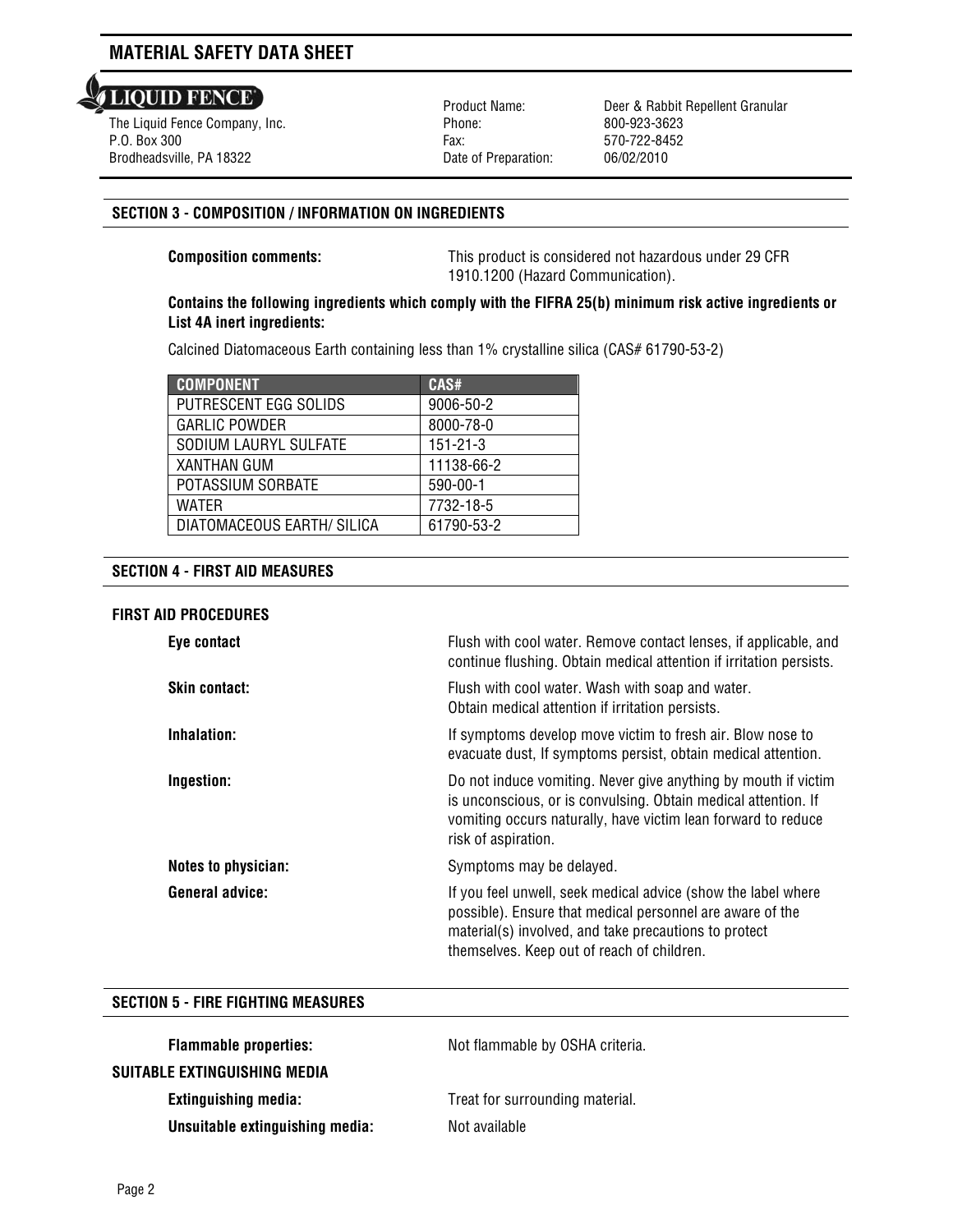## **LIQUID FENCE**

 The Liquid Fence Company, Inc. P.O. Box 300 Brodheadsville, PA 18322

 Product Name: Phone: Fax: Date of Preparation:

Deer & Rabbit Repellent Granular 800-923-3623 570-722-8452 06/02/2010

#### **SPECIFIC HAZARDS ARISING FROM THE CHEMICAL**

| <b>Protection of firefighters:</b>      | Not available                                                                                                                                                                                                                                |
|-----------------------------------------|----------------------------------------------------------------------------------------------------------------------------------------------------------------------------------------------------------------------------------------------|
| Protective equipment for firefighters:  | Firefighters should wear full protective clothing including self<br>contained breathing apparatus.                                                                                                                                           |
| <b>Hazardous combustion products:</b>   | None known.                                                                                                                                                                                                                                  |
| SENSITIVITY TO MECHANICAL IMPACT        |                                                                                                                                                                                                                                              |
| <b>Explosion data:</b>                  | Not available                                                                                                                                                                                                                                |
| <b>Sensitivity to static discharge:</b> | Not available                                                                                                                                                                                                                                |
| <b>Personal precautions:</b>            | Keep unnecessary personnel away. Do not touch or walk<br>through spilled material. Do not touch damaged containers or<br>spilled material unless wearing appropriate protective clothing.<br>Keep people away from and upwind of spill/leak. |

#### **SECTION 6 - ACCIDENTAL RELEASE MEASURES**

| <b>Methods for containment:</b> | Prevent entry into waterways, sewers, basements or<br>confined areas.                                                                                                                                                                                                                                                                    |
|---------------------------------|------------------------------------------------------------------------------------------------------------------------------------------------------------------------------------------------------------------------------------------------------------------------------------------------------------------------------------------|
| <b>Methods for cleaning up:</b> | Before attempting clean-up, refer to hazard data given above.<br>Small spills may be absorbed, swept up and placed in suitable,<br>covered, labeled containers. Prevent large spills from entering<br>sewers or waterways. Contact emergency services and supplier<br>for advice. Never return spills in original containers for re-use. |

#### **SECTION 7 - HANDLING AND STORAGE**

| Handling: | Use good industrial hygiene practices in handling this material. |
|-----------|------------------------------------------------------------------|
| Storage:  | Keep out of reach of children. Store in a closed container away  |
|           | from incompatible materials.                                     |

#### **SECTION 8 - EXPOSURE CONTROLS / PERSONAL PROTECTION**

| <b>Engineering controls:</b>     | General ventilation normally adequate.                                                                                                                                                                                                                                                                                     |
|----------------------------------|----------------------------------------------------------------------------------------------------------------------------------------------------------------------------------------------------------------------------------------------------------------------------------------------------------------------------|
| Eye / Face protection            |                                                                                                                                                                                                                                                                                                                            |
| Personal protective equipment:   | Wear safety glasses with side shields.                                                                                                                                                                                                                                                                                     |
| Hand protection:                 | Rubber gloves. Confirm with a reputable supplier first.                                                                                                                                                                                                                                                                    |
| <b>Skin and body protection:</b> | As required by employer code.                                                                                                                                                                                                                                                                                              |
| <b>Respiratory protection:</b>   | Respirators fitted with filters to standard 42CFR84 under series<br>N95 should be worn when dust is present. If the dust<br>concentration is less than ten (10) times the Permissible<br>Exposure Limit (PEL) use a quarter or half mask respirator with<br>a N95 dust filter or a single use dust mask rated N95. If dust |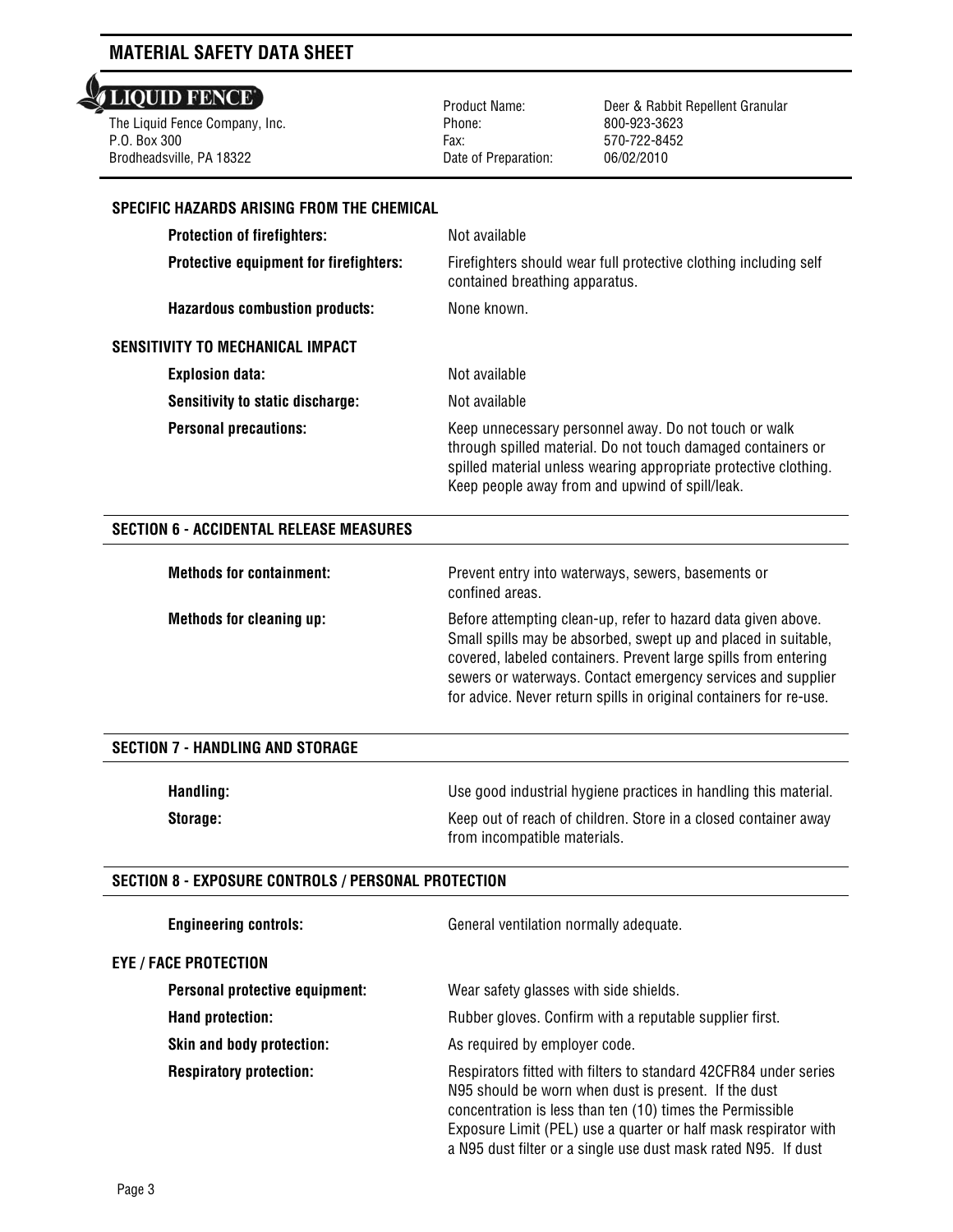| <b>ALIOUID FENCE</b> |  |  |
|----------------------|--|--|
|                      |  |  |

 $\overline{A}$ 

l The Liquid Fence Company, Inc. P.O. Box 300 Brodheadsville, PA 18322

Product Name: Phone: Fax: Date of Preparation: Deer & Rabbit Repellent Granular 800-923-3623 570-722-8452 06/02/2010

concentration is greater than ten times and less than fifty times the PEL, a full face respirator fitted with replaceable N95 filters is recommended. A dust concentration greater than fifty and less than two hundred times the PEL use a power air purifying (positive pressure) respirator with a replaceable N95 filter. If dust concentration is greater than two hundred time the PEL, use a type C, supplied air respirator (continuous flow, positive pressure), with full face piece, hood or helmet.

General hygiene considerations: Avoid dust. Avoid contact with eyes. Handle in accordance with good industrial hygiene and safety practice. When using, do not eat or drink. Wash hands before breaks and immediately after handling the product.

### **SECTION 9 - PHYSICAL & CHEMICAL PROPERTIES**

| Appearance:                                        | Solid - Sand like texture |
|----------------------------------------------------|---------------------------|
| Color:                                             | <b>Buff to Beige</b>      |
| Form:                                              | Fine Granular             |
| Odor:                                              | Mild to Strong Pungent    |
| <b>Odor threshold:</b>                             | Not available             |
| <b>Physical state:</b>                             | Solid Granular            |
| pH:                                                | Not available             |
| <b>Freezing point:</b>                             | Not available             |
| <b>Boiling point:</b>                              | Not available             |
| <b>Flash point:</b>                                | Not available             |
| <b>Evaporation rate:</b>                           | Not available             |
| Flammability limits in air,<br>lower, % by volume: | Not available             |
| Flammability limits in air,<br>upper, % by volume: | Not available             |
| Vapor pressure:                                    | Not available             |
| <b>Vapor density:</b>                              | Not available             |
| <b>Specific gravity:</b>                           | Not available             |
| <b>Octanol/water coefficient:</b>                  | Not available             |
| <b>Auto-ignition temperature:</b>                  | Not available             |
|                                                    |                           |

#### **SECTION 10 - CHEMICAL STABILITY & REACTIVITY INFORMATION**

**Incompatible materials:** Oxidizers.

**Chemical stability:** Stable under recommended storage conditions. **Conditions to avoid:** Do not mix with other chemicals.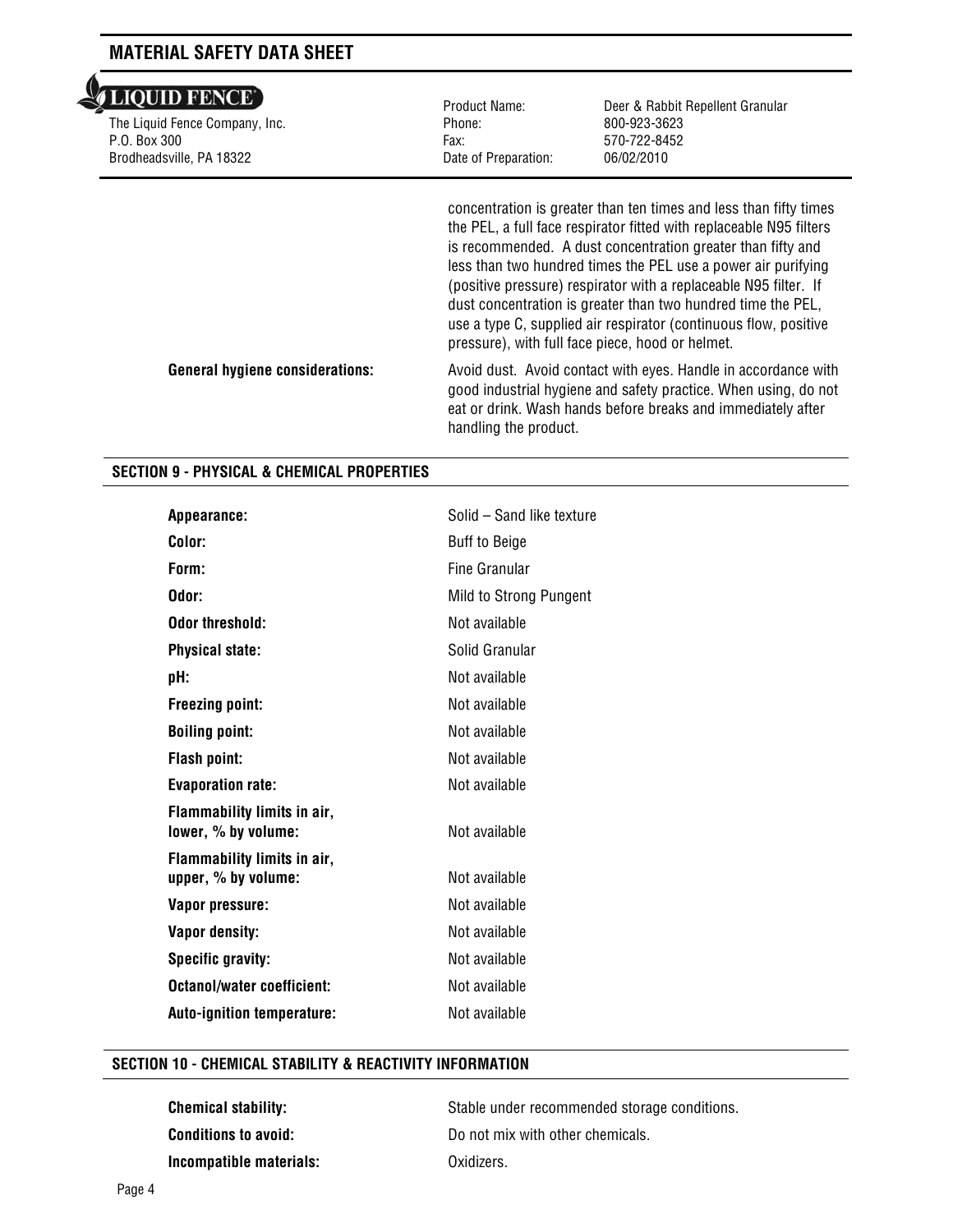## LIQUID FENCE'

l The Liquid Fence Company, Inc. P.O. Box 300 Brodheadsville, PA 18322

 Product Name: Phone: Fax: Date of Preparation:

Deer & Rabbit Repellent Granular 800-923-3623 570-722-8452 06/02/2010

**Hazardous decomposition products:** None known.

**Possibility of hazardous reactions:** Hazardous polymerization does not occur.

#### **SECTION 11 - TOXICOLOGICAL INFORMATION**

#### **EFFECTS OF ACUTE EXPOSURE**

| Eye:                                     | May cause irritation.                                                                                                                                                                                                                                                                                                                                                                                                                                                                                                                                                                                                                                                                                                                                                                                                                                       |  |
|------------------------------------------|-------------------------------------------------------------------------------------------------------------------------------------------------------------------------------------------------------------------------------------------------------------------------------------------------------------------------------------------------------------------------------------------------------------------------------------------------------------------------------------------------------------------------------------------------------------------------------------------------------------------------------------------------------------------------------------------------------------------------------------------------------------------------------------------------------------------------------------------------------------|--|
| Skin:                                    | May cause irritation.                                                                                                                                                                                                                                                                                                                                                                                                                                                                                                                                                                                                                                                                                                                                                                                                                                       |  |
| Inhalation:                              | May cause respiratory tract irritation.                                                                                                                                                                                                                                                                                                                                                                                                                                                                                                                                                                                                                                                                                                                                                                                                                     |  |
| Ingestion:                               | May cause stomach distress, nausea or vomiting.                                                                                                                                                                                                                                                                                                                                                                                                                                                                                                                                                                                                                                                                                                                                                                                                             |  |
| <b>Sensitization:</b>                    | Not available                                                                                                                                                                                                                                                                                                                                                                                                                                                                                                                                                                                                                                                                                                                                                                                                                                               |  |
| <b>Chronic effects/ Carcinogenicity:</b> | The granular product can contain respiable dust, composed<br>primarily of amorphous silica but possibly with a small fraction<br>of crystalline silica. Amorphous silica is not classified a<br>carcinogenic to humans. Chronic inhalation of crystalline silica<br>dust in excess of the Threshold Limit Value (TLV)<br>recommended by the American Conference of Government<br>Hygienists (ACGIH) (0.025mg/ cubic meter) or in excess of the<br>Permissible Exposure Limit (PEL) established by OSHA<br>(0.050mg/cubic meter), over a prolonged number of years may<br>contribute to silicosis. Crystalline silica, when inhaled as<br>respirable dust, has been classified in a 1997 monograph<br>(Volume 68 "Silica") of the International Agency for Research<br>on Cancer (ARC) as carcinogenic to humans over prolonged<br>and sustainable exposure. |  |
| <b>Mutagenicity:</b>                     | Not available                                                                                                                                                                                                                                                                                                                                                                                                                                                                                                                                                                                                                                                                                                                                                                                                                                               |  |
| <b>Reproductive effects:</b>             | Not available.                                                                                                                                                                                                                                                                                                                                                                                                                                                                                                                                                                                                                                                                                                                                                                                                                                              |  |
| <b>Teratogenicity:</b>                   | Not available                                                                                                                                                                                                                                                                                                                                                                                                                                                                                                                                                                                                                                                                                                                                                                                                                                               |  |
| <b>Ecotoxicity:</b>                      | Not available                                                                                                                                                                                                                                                                                                                                                                                                                                                                                                                                                                                                                                                                                                                                                                                                                                               |  |

#### **SECTION 12 - ECOLOGICAL INFORMATION**

| Environmental effects:                  | Not available |
|-----------------------------------------|---------------|
| Aquatic toxicity:                       | Not available |
| Persistence / degradability:            | Not available |
| <b>Bioaccumulation / accumulation:</b>  | Not available |
| <b>Partition coefficient:</b>           | Not available |
| <b>Mobility in environmental media:</b> | Not available |
| Chemical fate information:              | Not available |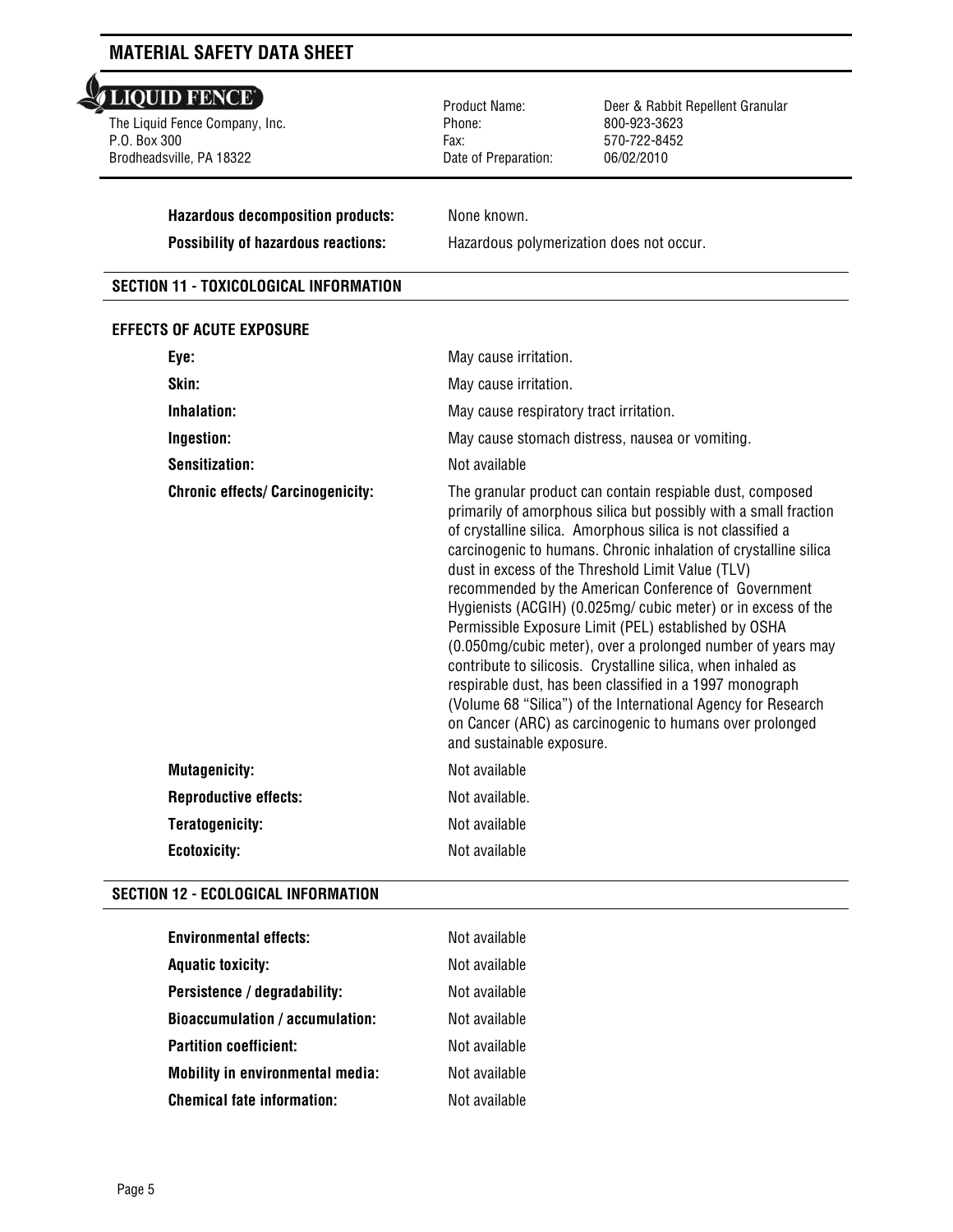The Liquid Fence Company, Inc. P.O. Box 300 Brodheadsville, PA 18322

 Product Name: Phone: Fax: Date of Preparation:

Deer & Rabbit Repellent Granular 800-923-3623 570-722-8452 06/02/2010

| <b>SECTION 13 - DISPOSAL CONSIDERATIONS</b>                                                                   |                                                                                                                                                                                                                               |
|---------------------------------------------------------------------------------------------------------------|-------------------------------------------------------------------------------------------------------------------------------------------------------------------------------------------------------------------------------|
| <b>Waste codes:</b>                                                                                           | Not available                                                                                                                                                                                                                 |
|                                                                                                               |                                                                                                                                                                                                                               |
| <b>Disposal instructions:</b>                                                                                 | Dispose in accordance with all applicable regulations.                                                                                                                                                                        |
| Waste from residues / unused products:                                                                        | Not available                                                                                                                                                                                                                 |
| <b>Contaminated packaging:</b>                                                                                | Not available                                                                                                                                                                                                                 |
| <b>SECTION 14 - TRANSPORTATION INFORMATION</b>                                                                |                                                                                                                                                                                                                               |
| U.S. Department of Transportation (DOT):                                                                      | Not regulated as dangerous goods.                                                                                                                                                                                             |
| <b>US Federal regulations:</b>                                                                                | This product is not known to be a "Hazardous Chemical" as                                                                                                                                                                     |
|                                                                                                               | defined by the OSHA Hazard Communication Standard, 29 CFR<br>1910.1200. All components are on the U.S. EPA TSCA<br>Inventory List.                                                                                            |
| <b>SECTION 15 - REGULATORY INFORMATION</b>                                                                    |                                                                                                                                                                                                                               |
| 29 CFR 1910.1200 hazardous chemical<br><b>Occupational Safety and Health</b><br><b>Administration (OSHA):</b> | No                                                                                                                                                                                                                            |
| <b>CERCLA (Superfund) reportable quantity:</b>                                                                | Not Available                                                                                                                                                                                                                 |
| <b>HAZARD CATEGORIES</b>                                                                                      |                                                                                                                                                                                                                               |
| <b>Superfund Amendments and Reauthorization Act of 1986 (SARA):</b>                                           |                                                                                                                                                                                                                               |
| Immediate Hazard                                                                                              | No                                                                                                                                                                                                                            |
| Delayed Hazard                                                                                                | No                                                                                                                                                                                                                            |
| Fire Hazard                                                                                                   | No                                                                                                                                                                                                                            |
| Pressure Hazard<br><b>Reactivity Hazard</b>                                                                   | No<br>No                                                                                                                                                                                                                      |
| <b>Section 302 extremely hazardous</b>                                                                        |                                                                                                                                                                                                                               |
| Substance:                                                                                                    | No                                                                                                                                                                                                                            |
| Section 311 hazardous chemical:                                                                               | No                                                                                                                                                                                                                            |
| <b>Clean Air Act (CAA):</b>                                                                                   | Not available                                                                                                                                                                                                                 |
| <b>Clean Water Act (CWA):</b>                                                                                 | Not available                                                                                                                                                                                                                 |
| <b>State regulations:</b>                                                                                     | WARNING: This product contains a chemical known to the<br>State of California to cause cancer.                                                                                                                                |
| <b>INVENTORY STATUS</b>                                                                                       |                                                                                                                                                                                                                               |
| <b>Inventory Country(s) or region name</b>                                                                    |                                                                                                                                                                                                                               |
| on inventory (yes/no)*:                                                                                       | Yes - A "Yes" indicates that all components of this product<br>comply with the inventory requirements administered by the<br>governing country(s)United States & Puerto Rico Toxic<br>Substances Control Act (TSCA) Inventory |
| Disclaimer:                                                                                                   | Information contained herein was obtained from sources<br>considered technically accurate and reliable. While every effort<br>has been made to ensure full disclosure of product hazards, in                                  |